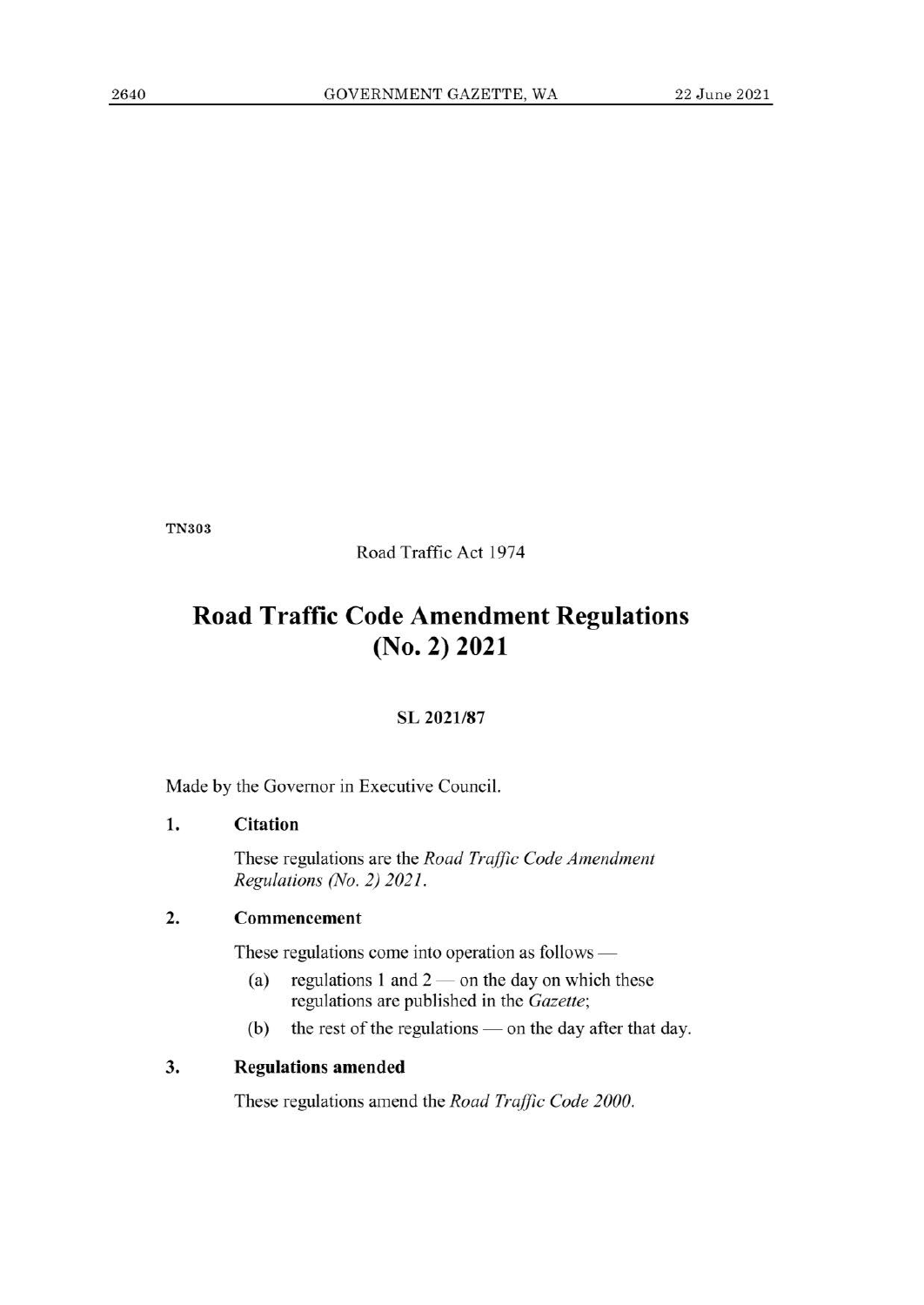### **4. Regulations 285A and 285B replaced**

Delete regulations 285A and 285B and insert:

#### **285A. Exemption for operators of certain measuring equipment**

 $(1)$  In this regulation  $-$ 

*approved equipment* means —

- (a) an average speed detection system, as defined *in the Road Traffic (Administration) Act 2008*  section  $117B(1)$ ; or
- (b) speed measuring and recording equipment, as *defined in the Road Traffic (Administration) Act 2008* section 117(1); or
- (c) speed measuring equipment, as defined in the *Road Traffic (Administration) Act 2008*  section 117(1).
- (2) A provision set out in the Table does not apply to a person *if—* 
	- (a) the person is acting in the course of their duty relating to the operation of approved equipment; and
	- (b) the person is certified by the Commissioner of Police as being competent to operate the approved equipment; and
	- $(c)$  in the circumstances  $-$ 
		- (i) the person is taking reasonable care; and
		- it is reasonable that the provision should  $(ii)$ not apply.

| <b>Provision</b> | Description                                                              |
|------------------|--------------------------------------------------------------------------|
| r. 76            | Driving in an emergency stopping<br>lane                                 |
| r. 76A           | Driving in an emergency stopping bay                                     |
| r. 119           | Driving on or across a traffic island,<br>median strip or painted island |
| r. 140           | Stopping in a no stopping area                                           |
| r. 141           | Stopping or parking in a no parking<br>area                              |

**Table**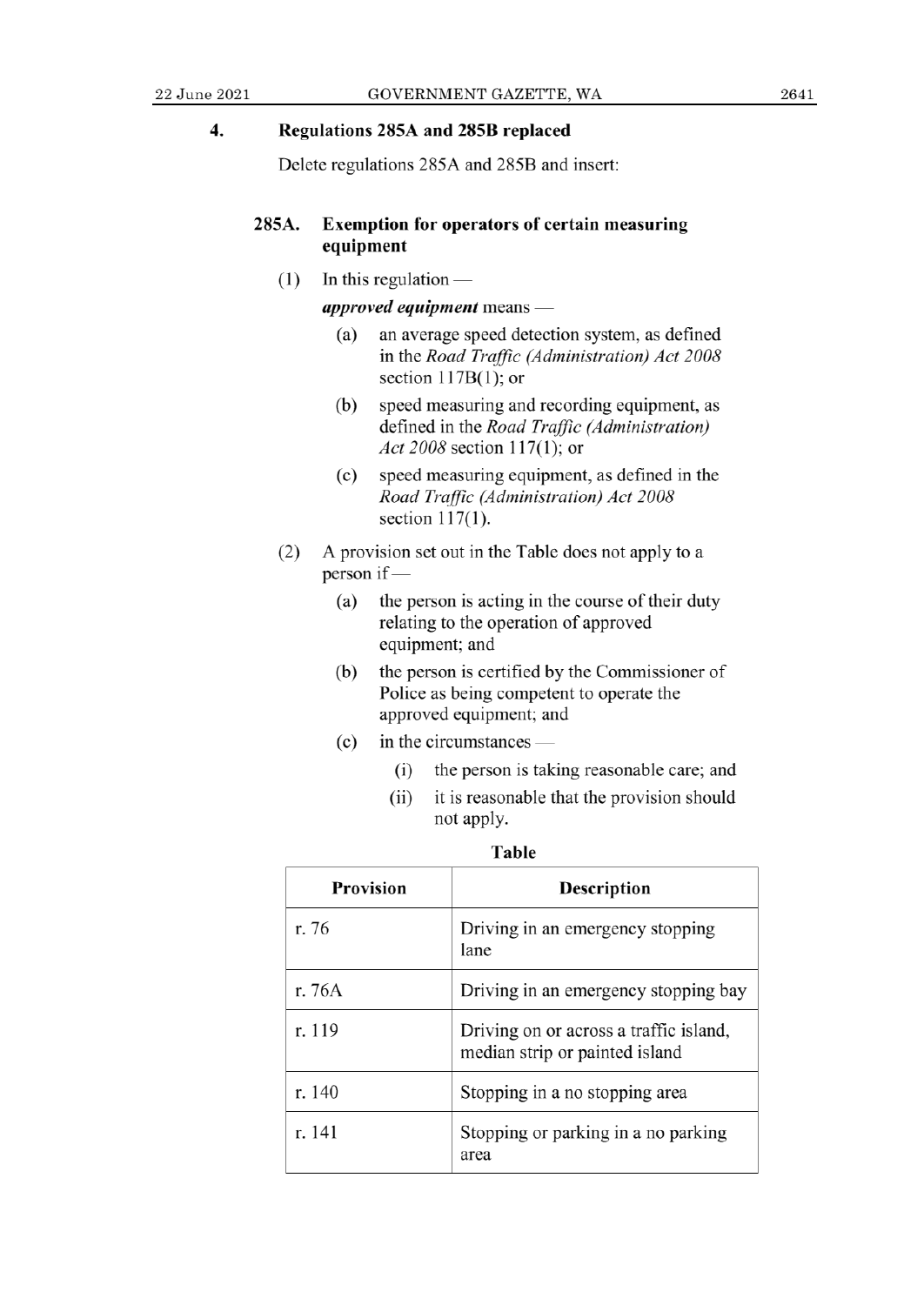| Provision                                                                            | Description                                                                        |
|--------------------------------------------------------------------------------------|------------------------------------------------------------------------------------|
| r. 142                                                                               | Stopping at the side of a carriageway<br>with a yellow edge line                   |
| r. 149                                                                               | Stopping on a freeway                                                              |
| r. 150                                                                               | Stopping in an emergency stopping<br>bay, emergency stopping lane or<br>red X lane |
| r. 161                                                                               | Stopping on a bridge or similar<br>structure or in a tunnel or underpass           |
| r. 165                                                                               | Stopping on a path, dividing strip,<br>nature strip or painted island              |
| r. $166(1)$                                                                          | Obstructing access to or from a path                                               |
| r. 173                                                                               | Parking for longer than indicated                                                  |
| r. 175                                                                               | Parking where fees are payable                                                     |
| r. $176(1)$ , but only<br>as it relates to<br>subregulations (2),<br>$(6)$ and $(7)$ | Parallel parking on a carriageway                                                  |
| r. 177                                                                               | Parallel parking in a median strip<br>parking area                                 |
| r. 178                                                                               | Angle parking                                                                      |
| r. 179                                                                               | Parking in parking bays                                                            |
| r. 181                                                                               | Failing to secure a motor vehicle                                                  |
| r. 195                                                                               | Pedestrians on a road with a road<br>access sign                                   |
| r. 204                                                                               | Pedestrians on part of a path<br>designated for bicycles only                      |
| r. 253                                                                               | Driving on paths                                                                   |
| r. 254                                                                               | Driving on a nature strip                                                          |

## **285B. Exemption** for operators **of "red light" cameras**

A provision set out in the Table does not apply to a person employed by the Commissioner of Police to install, clean, maintain or otherwise operate cameras placed at intersections to record vehicles that do not comply with traffic lights, when that person is acting in